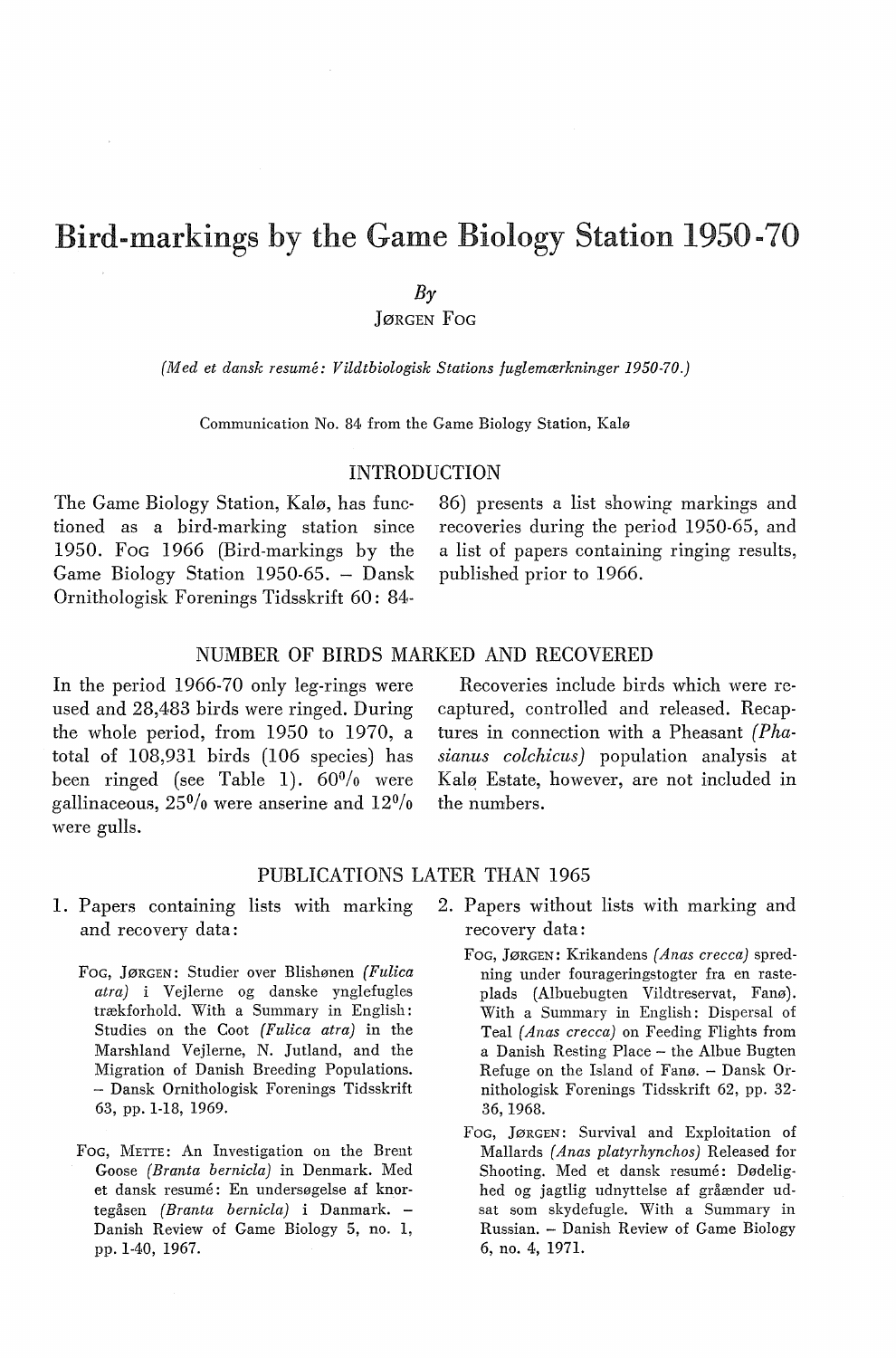The number of hirds marked and recovered each year has been published, in tabular form, by the author, in "Dansk Vildtforskning" 1965-66, 1966-67, 1967-68, 1968- 69, 1969-70, and 1970-71.

Some of the recoveries are included in a list of recoveries published by N. 0. PREUSS: Ringmærkning i Danmark 1962 og 1963. Dansk Ornithologisk Forenings Tidsskrift, no 59, pp. 187-234, 1965.

#### DANSK RESUME

#### *Vildtbiologisk Stations fuglemærkninger 1950-70.*

Vildtbiologisk Station, Kalø, 8410 Rønde, har fungeret som mærkningsstation siden 1950. FoG (1966) (Bird-markings by the Game Biology Station 1950-65. - Dansk Ornithologisk Forenings Tidsskrift 60: 84-86) præsenterer en liste over mærknings- og genmeldingsresultaterne i perioden 1950-65 samt en liste over afhandlinger, som på grundlag af resultaterne var offentliggjort indtil 1965. I årene 1966-70 har Vildtbiologisk Station ringmærket 28.483 fugle, og som tabel 1

viser, er der i perioden 1950-70 i alt mærket 108.931 individer fordelt på 106 arter. Indtil den 31.12.1970 har man i alt modtaget 18.593 genmeldinger.

Mærknings- og genmeldigsresultaterne for hvert enkelt år er offentliggjort af forfatteren i »Dansk Vildtforskning« 1965-66, 1966-67, 1967-68, 1968- 69, 1969-70 og 1970-71. De publikationer, Stationen har udgivet siden 1965 på grundlag af genmeldingsresultaterne, er nævnt p. 129.

Table 1. Bird-markings by the Game Biology Station 1950-70 and the number of recoveries reported by the end of 1970.

*Tabel 1. Vildtbiologisk Stations mærkninger i perioden 1950-70 og antallet af genmeldinger, der er indløbet indtil udgangen af 1970.* 

| Species<br>Art       | Nos. marked<br>Antal fugle mærket |              | Total<br>I alt | Nos. recovered<br>Antal fugle<br>genmeldt |
|----------------------|-----------------------------------|--------------|----------------|-------------------------------------------|
|                      | 1950-65                           | 1966-70      | 1950-70        | 1950-70                                   |
| Podiceps ruficollis  | $\bf{0}$                          | 3            | 3              | $\bf{0}$                                  |
| Podiceps griseigena  | 1                                 | 5            | 6              | 0                                         |
| Podiceps cristatus   | $\theta$                          | 3            | 3              | $\bf{0}$                                  |
| Ardea cinerea        | 24                                | 21           | 45             | 17                                        |
| Botaurus stellaris   | $\Omega$                          | 1            | 1              | 0                                         |
| Platalea leucorodia  | 12                                | $\mathbf{0}$ | 12             | 3                                         |
| Anas crecca          | 1989                              | 6721         | 8710           | 2748                                      |
| Anas querquedula     | 4                                 | 26           | 30             | 6                                         |
| Anas platyrhynchos   | 8112                              | 6587         | 14699          | 4718                                      |
| Anas acuta           | 28                                | 67           | 95             | 25                                        |
| Anas penelope        | 25                                | 49           | 74             | 27                                        |
| Anas clypeata        | 10                                | 66           | 76             | 16                                        |
| Aythya ferina        | 3                                 | 212          | 215            | 81                                        |
| Aythya fuligula      | $\overline{2}$                    | 10           | 12             | 8                                         |
| Clangula hyemalis    | 1                                 | $\Omega$     | 1              | 0                                         |
| Somateria mollissima | 504                               | 893          | 1397           | 208                                       |
| Bucephala clangula   | $\theta$                          | 2            | $\overline{2}$ | $\bf{0}$                                  |
| Mergus serrator      | 7                                 | 6            | 13             | 5                                         |
| Tadorna tadorna      | 72                                | 11           | 83             | 7                                         |
| Anser anser          | 1294                              | 225          | 1519           | 512                                       |
| Branta bernicla      | 166                               | $\mathbf{0}$ | 166            | 45                                        |
| Buteo buteo          | 16                                | 41           | 57             | 22                                        |
| Accipiter nisus      | 8                                 | 10           | 18             | 2                                         |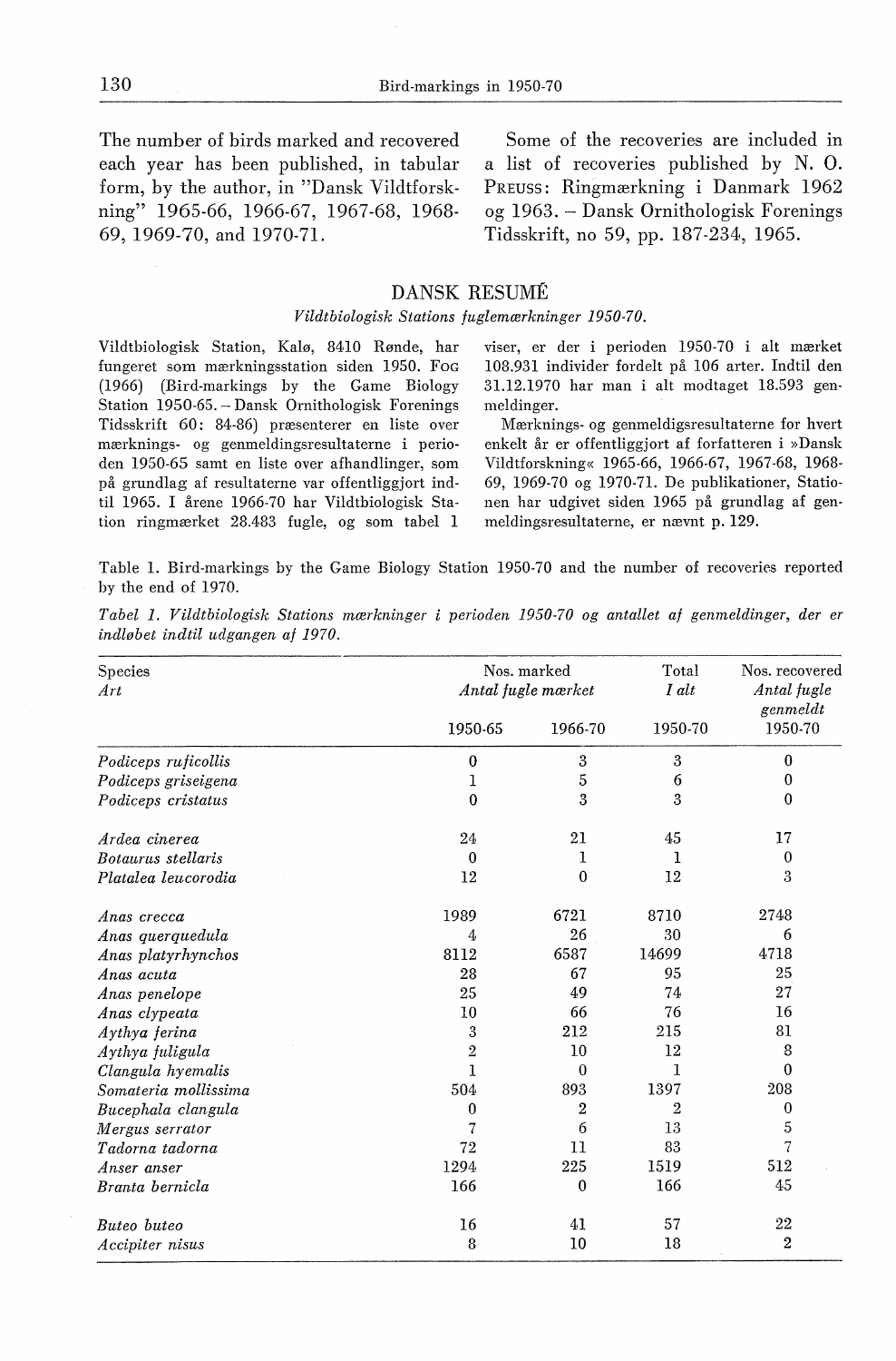| Species                   | Nos. marked      |                    | Total          | Nos. recovered<br>Antal fugle |
|---------------------------|------------------|--------------------|----------------|-------------------------------|
| Art                       |                  | Antal fugle mærket |                |                               |
|                           | 1950-65          | 1966-70            | 1950-70        | genmeldt<br>1950-70           |
| <i>Accipiter gentilis</i> | 4                | $\bf{0}$           | 4              | 3                             |
| Circus aeroginosus        | $\bf{0}$         | 5                  | 5              | 1                             |
| Pandion haliaëtus         | 1                | $\bf{0}$           | 1              | 1                             |
| Falco tinnunculus         | 0                | 3                  | 3              | 1                             |
| Perdix perdix             | 23367            | 1                  | 23368          | 834                           |
| Coturnix coturnix         | 1                | 0                  | I              | $\bf{0}$                      |
| Colinus virginianus       | 147              | 0                  | 147            | 12                            |
| Lophortyx sp.             | 8                | 0                  | 8              | 0                             |
| Phasianus colchicus       | 40461            | 1121               | 41582          | 7778                          |
| Rallus aquaticus          | $\bf{0}$         | 9                  | 9              | 0                             |
| Porzana porzana           | 0                | ı                  | 1              | $\mathbf{0}$                  |
| Gallinula chloropus       | 46               | 56                 | 102            | 7                             |
| Fulica atra               | 232              | 554                | 786            | 106                           |
| Haematopus ostralegus     | 168              | 39                 | 207            | 20                            |
| Vanellus vanellus         | 17               | 90                 | 107            | 21                            |
| Charadrius hiaticula      | 12               | 10                 | 22             | $\boldsymbol{0}$              |
| Charadrius dubius         | 0                | 6                  | 6              | 0                             |
| Charadrius alexandrinus   | $\mathbf{0}$     | $\overline{2}$     | $\overline{2}$ | 0                             |
| Pluvialis apricaria       | 4                | 5                  | 9              | 0                             |
| Pluvialis squaterola      | 36               | $\overline{2}$     | 38             | $\overline{2}$                |
| Gallinago gallinago       | 1                | 544                | 545            | 33                            |
| Limnocryptes minimus      | 0                | 114                | 114            | 18                            |
| Scolopax rusticola        | 6                | 82                 | 88             | 15                            |
| Numenius arquata          | 0                | 5                  | 5              | $\bf{0}$                      |
| Limosa limosa             | 0                | 6                  | 6              | $\bf{0}$                      |
| Limosa lapponica          | 3                | 2                  | 5              | 0                             |
| Tringa hypoleucos         | 6                | 6                  | 12             | 0                             |
| Tringa glareola           | $\boldsymbol{0}$ | 8                  | 8              | 0                             |
| Tringa ochropus           | 1                | 6                  | 7              | ı                             |
| Tringa totanus            | $\boldsymbol{3}$ | 53                 | 56             | 4                             |
| Tringa nebularia          | $\overline{2}$   | 10                 | 12             | 1                             |
| Calidris canutus          | 30               | 5                  | 35             | 3                             |
| Calidris maritima         | $\bf{0}$         | 1                  | 1              | $\bf{0}$                      |
| Calidris minuta           | $\bf{0}$         | 6                  | 6              | $\bf{0}$                      |
| Calidris alpina           | 36               | 215                | 251            | 45                            |
| Philomachus pugnax        | 1                | 50                 | 51             | $\bf{0}$                      |
| Recurvirostra avosetta    | $\mathbf{0}$     | 44                 | 44             | $\bf{0}$                      |
| Larus marinus             | 10               | 4                  | 14             | 1                             |
| Larus argentatus          | 3024             | 2417               | 5441           | 910                           |
| Larus canus               | 44               | 1353               | 1397           | 34                            |
| Larus ridibundus          | 35               | 5491               | 5526           | 133                           |
| Rissa tridactyla          | 14               | 3                  | 17             | 1                             |
| Chlidonias niger          | 19               | 93                 | 112            | $\boldsymbol{2}$              |
| Sterna hirundo            | $\boldsymbol{4}$ | 23                 | 27             | $\rm 3$                       |
| Sterna paradisaea         | 17               | 101                | 118            | 0                             |
| Sterna hirundo/paradisaea | 0                | 3                  | 3              | $\boldsymbol{0}$              |
| Sterna albifrons          | 0                | 1                  | 1              | 0                             |
| Sterna sandvicensis       | 17               | 0                  | 17             | $\mathbf{0}$                  |
| Alca torda                | 1                | 0                  | 1              | 1                             |